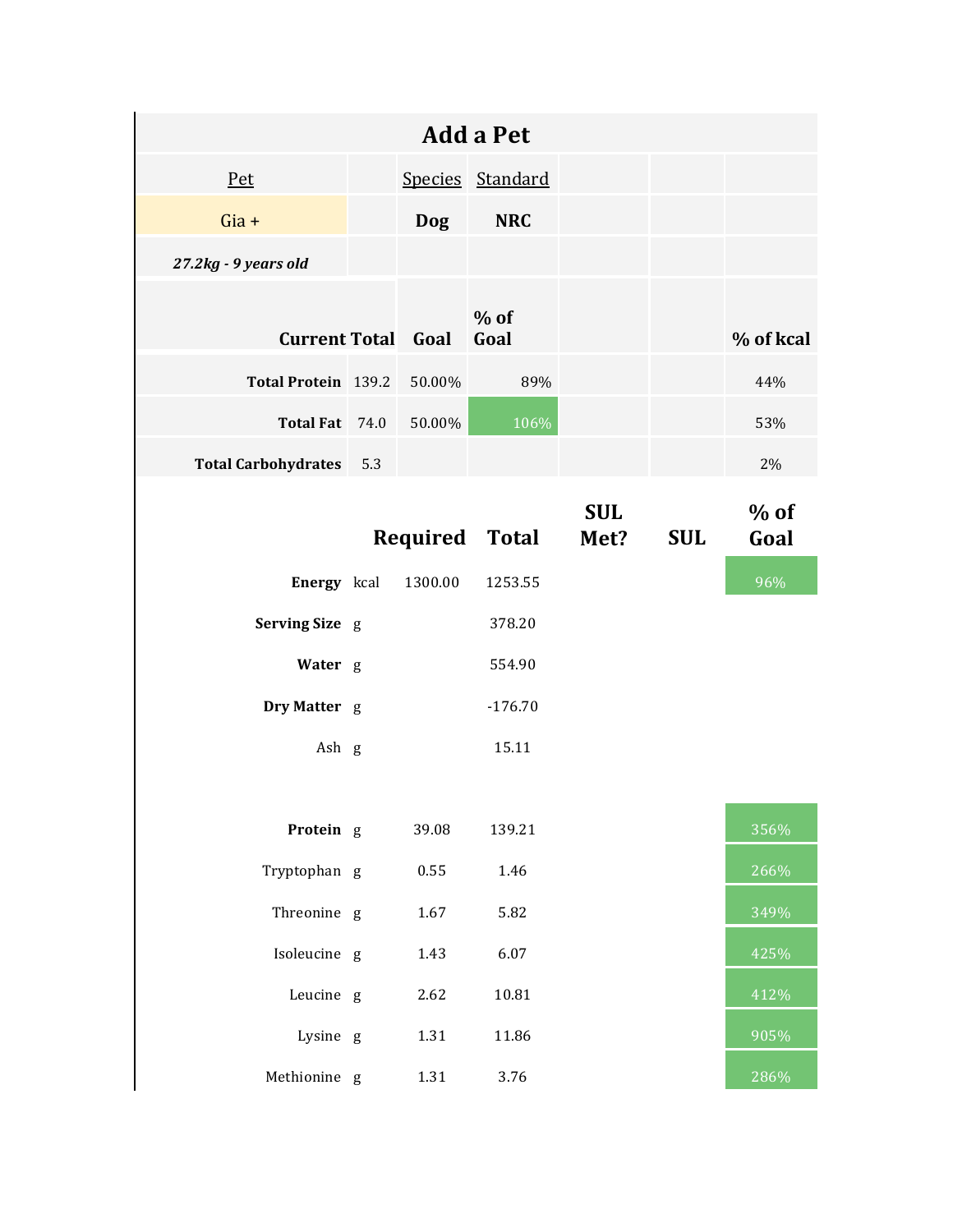| Cystine g                      |       | 1.54     |        |                          |
|--------------------------------|-------|----------|--------|--------------------------|
| Methionine and Cystine g       | 2.50  | 5.299    |        | 212%                     |
| Phenylalanine g                | 1.79  | 5.26     |        | 294%                     |
| Tyrosine g                     |       | 4.57     |        |                          |
| Phenylalanine and Tyrosine g   | 2.86  | 9.831    |        | 344%                     |
| Valine g                       | 1.91  | 6.71     |        | 352%                     |
| Arginine g                     | 1.70  | 8.37     |        | 492%                     |
| Histidine g                    | 0.74  | 3.88     |        | 525%                     |
| Alanine g                      |       | 8.04     |        |                          |
| Aspartic acid g                |       | 13.09    |        |                          |
| Glutamic acid g                |       | 19.83    |        |                          |
| Glycine g                      |       | 6.99     |        |                          |
| Proline g                      |       | 5.32     |        |                          |
| Serine g                       |       | 5.41     |        |                          |
| Hydroxyproline g               |       | $0.02\,$ |        |                          |
| Taurine mg                     |       | $0.00\,$ |        |                          |
|                                |       |          |        | <b>Contract Contract</b> |
| Total lipid (fat) g            | 21.45 | 74.05    | 128.69 | 345%                     |
| Fatty acids, total saturated g |       | 13.51    |        |                          |
| 4:00 g                         |       | $0.00\,$ |        |                          |
| 6:00 g                         |       | $0.00\,$ |        |                          |
| 8:00 g                         |       | 0.00     |        |                          |
| $10:00$ g                      |       | $0.00\,$ |        |                          |
| 12:00 g                        |       | $0.00\,$ |        |                          |

| 4 I 470     |
|-------------|
| 294%        |
|             |
| 344%        |
| 352%        |
| 492%        |
| <b>FOFO</b> |

| 345% |
|------|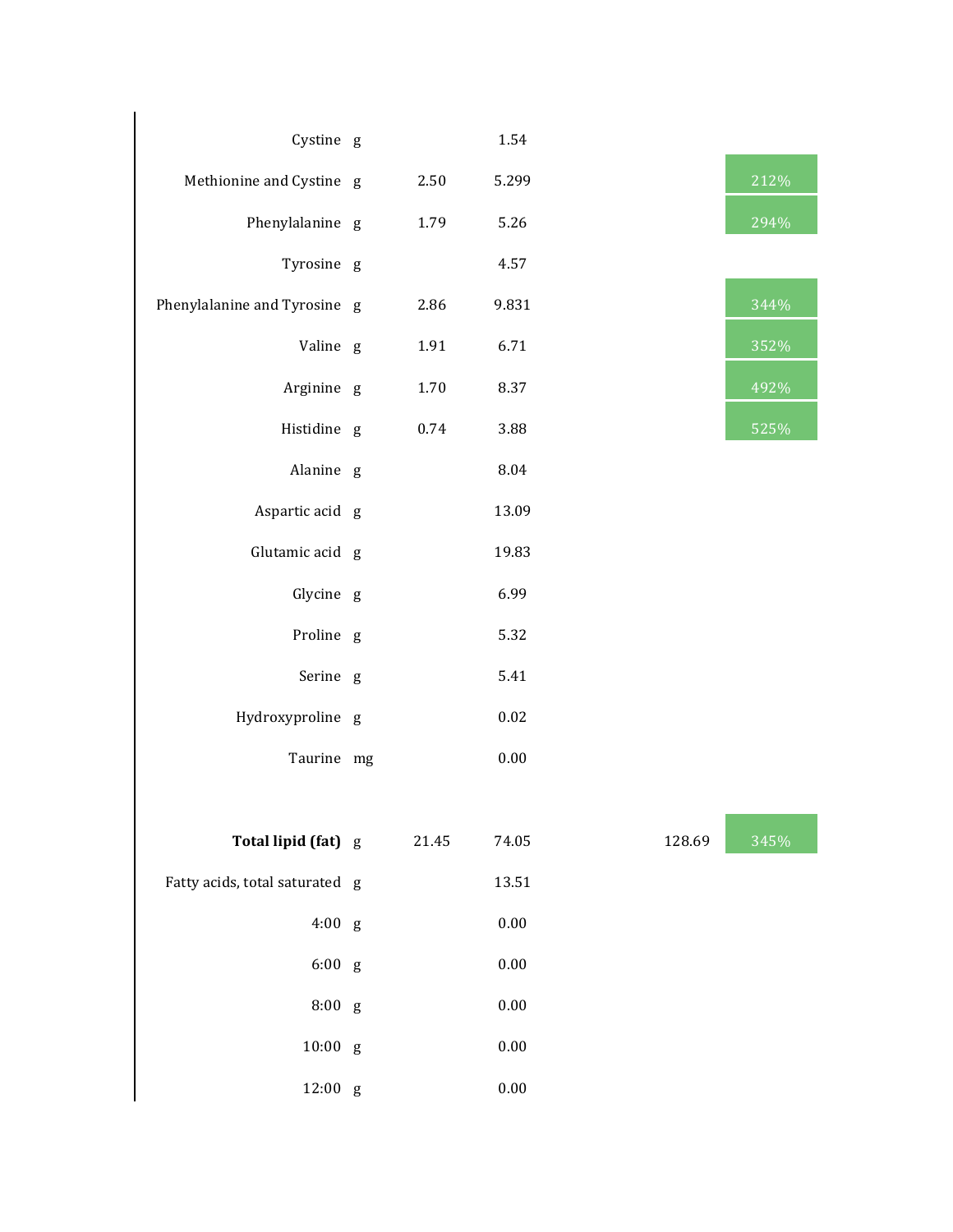| 14:00                                 | g | 0.00  |
|---------------------------------------|---|-------|
| 15:00                                 | g | 0.00  |
| 16:00                                 | g | 0.00  |
| 17:00                                 | g | 0.00  |
| 18:00                                 | g | 0.00  |
| 20:00                                 | g | 0.00  |
| 22:00                                 | g | 0.00  |
| 24:00:00                              | g | 0.00  |
| Fatty acids, total<br>monounsaturated | g | 19.41 |
| 14:01                                 | g | 0.00  |
| 15:01                                 | g | 0.00  |
| 16:1 undifferentiated                 | g | 2.78  |
| 16:1c                                 | g | 0.00  |
| 16:1 t                                | g | 0.00  |
| 17:01                                 | g | 0.00  |
| 18:1 undifferentiated                 | g | 16.17 |
| 18:1c                                 | g | 0.00  |
| 18:1t                                 | g | 0.00  |
| 20:01                                 | g | 0.00  |
| 22:1 undifferentiated                 | g | 0.00  |
| 22:1c                                 | g | 0.00  |
| 22:1t                                 | g | 0.00  |
| 24:1 c                                | g | 0.00  |
| Fatty acids, total<br>polyunsaturated | g | 10.61 |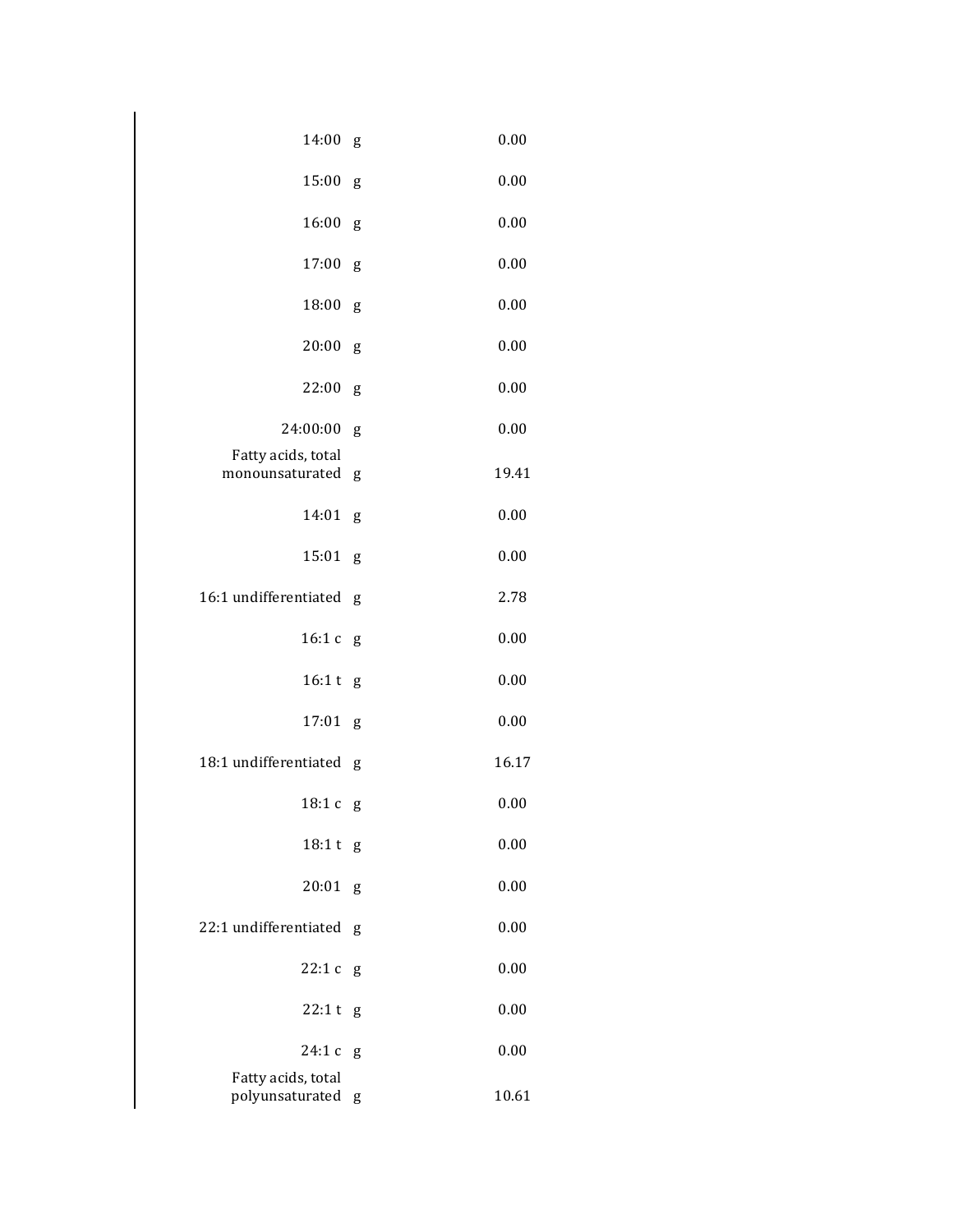| 18:2 undifferentiated g                  |          | 8.57     |       |      |
|------------------------------------------|----------|----------|-------|------|
| 18:2 n-6 c,c g                           | 4.29     | 0.11     |       |      |
| Linoleic acid * g                        | 4.29     | 8.57     | 25.02 | 200% |
| 18:2 CLAs g                              |          | 0.00     |       |      |
| 18:2 t not further defined g             |          | 0.00     |       |      |
| 18:3 undifferentiated g                  |          | 0.48     |       |      |
| 18:3 n-3 c,c,c (ALA) g                   | 0.17     | 0.00     |       |      |
| 18:3 n-6 c,c,c g                         |          | 0.00     |       |      |
| Alpha-Linolenic Acid * g                 | 0.17     | 0.48     |       | 286% |
| 18:04 g                                  |          | 0.00     |       |      |
| 20:2 n-6 c,c g                           |          | 0.05     |       |      |
| 20:3 undifferentiated g                  |          | 0.07     |       |      |
| $20:3 n-3 g$                             |          | 0.00     |       |      |
| $20:3 n-6 g$                             |          | 0.00     |       |      |
| 20:4 undifferentiated g                  |          | 0.68     |       |      |
| $20:4 n-3 g$                             |          | 0.00     |       |      |
| $20:4 n-6 g$                             |          | 0.00     |       |      |
| Arachidonic Acid * g                     |          | 0.68     |       |      |
| 20:5 n-3 (EPA) g                         | $0.18\,$ | 0.45     |       | 251% |
| $22:04$ g                                |          | $0.00\,$ |       |      |
| 22:5 n-3 (DPA) g                         |          | 0.17     |       |      |
| 22:6 n-3 (DHA) g                         | $0.18\,$ | 0.50     |       | 277% |
| Fatty acids, total trans g               |          | 0.26     |       |      |
| Fatty acids, total trans-<br>monoenoic g |          | $0.00\,$ |       |      |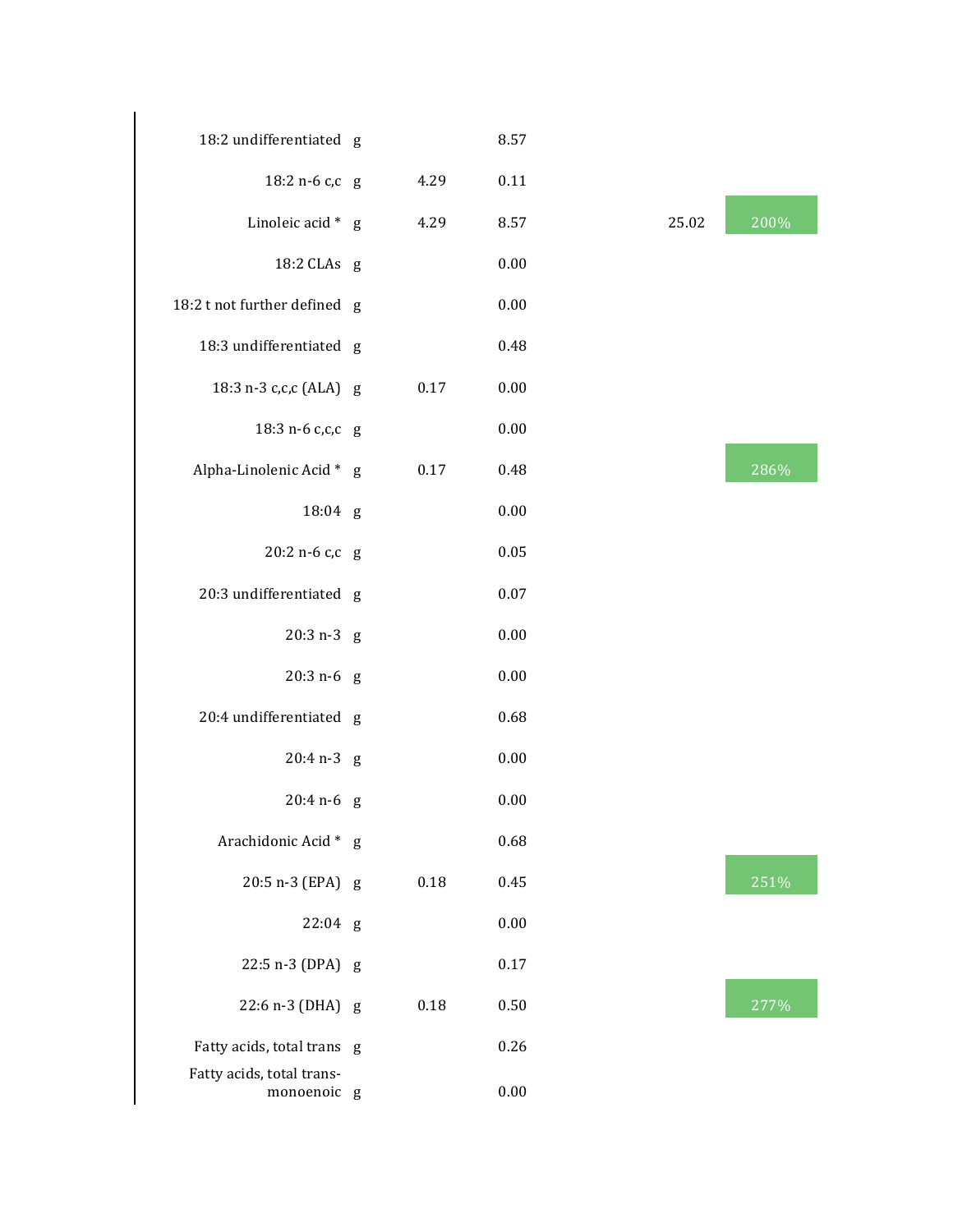| Cholesterol mg                |         | 697.44   |          |       |      |
|-------------------------------|---------|----------|----------|-------|------|
| EPA + DHA undifferentiated g  |         | 0.00     |          |       |      |
| EPA + DHA Total g             | 0.36    | 0.945    |          | 4.41  | 264% |
| Omega 6: Omega 3              |         |          |          |       | 5.86 |
|                               |         |          |          |       |      |
| Carbohydrate, by difference g |         | 5.30     |          |       |      |
| Fiber, total dietary g        | $-1.77$ | 0.00     |          |       | #N/A |
|                               |         |          |          |       |      |
| <b>Minerals</b>               |         |          |          |       |      |
| Calcium, Ca mg                | 1549.02 | 3121.25  |          |       | 201% |
| Iron, Fe mg                   | 11.92   | 17.16    |          |       | 144% |
| Magnesium, Mg mg              | 234.74  | 425.53   |          |       | 181% |
| Phosphorus, P mg              | 1191.55 | 2627.44  |          |       | 221% |
| Potassium, K mg               | 1668.17 | 2246.15  |          |       | 135% |
| Sodium, Na mg                 | 312.19  | 626.88   |          |       | 201% |
| Zinc, Zn mg                   | 23.83   | 53.82    |          |       | 226% |
| Copper, Cu mg                 | 2.38    | 5.11     |          |       | 215% |
| Manganese, Mn mg              | 1.91    | 3.06     |          |       | 160% |
| Selenium, Se µg               | 140.60  | 183.04   |          |       | 130% |
| Chloride, Cl mg               | 476.62  | $0.00\,$ |          |       | 0%   |
| Iodine, I µg                  | 352.70  | 475.00   |          |       | 135% |
| Ca:P                          |         |          | $1.00\,$ | 1.40  | 1.2  |
| Zn:Cu                         |         |          | 9.50     | 10.50 | 10.5 |
|                               |         |          |          |       | 1.77 |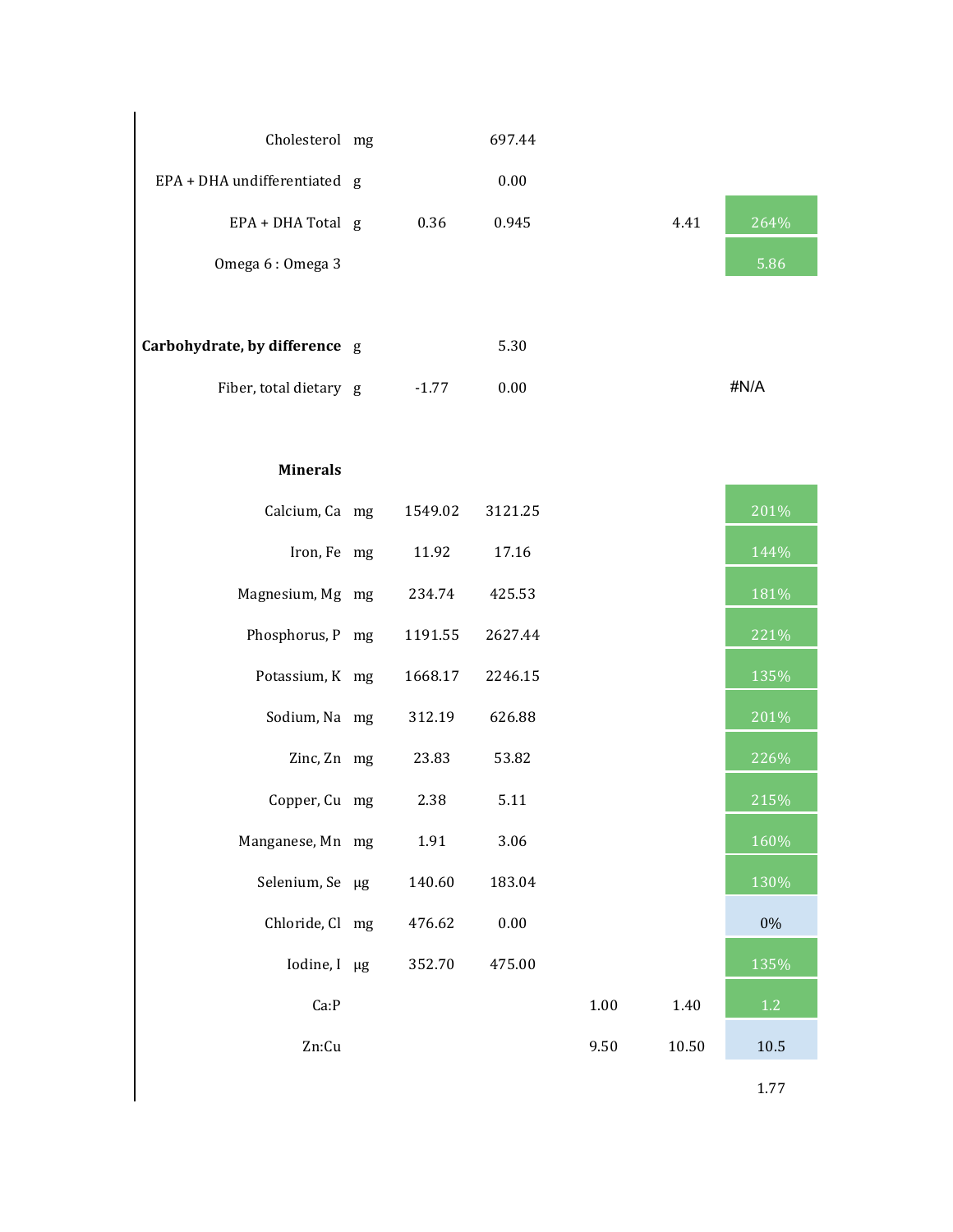## Vitamins

| Vitamin C, total ascorbic acid mg |        | 9.29    |          |      |
|-----------------------------------|--------|---------|----------|------|
| Thiamin mg                        | 0.88   | 1.13    |          | 128% |
| Riboflavin mg                     | 2.04   | 3.48    |          | 171% |
| Niacin mg                         | 6.79   | 24.40   |          | 359% |
| Pantothenic acid mg               | 5.84   | 8.92    |          | 153% |
| Vitamin B-6 mg                    | 0.58   | 1.84    |          | 315% |
| Folate, total µg                  | 106.05 | 189.87  |          | 179% |
| Choline, total mg                 | 667.27 | 264.04  |          | 40%  |
| Betaine mg                        |        | 24.31   |          |      |
| Vitamin B-12 µg                   | 13.70  | 34.83   |          | 254% |
| Retinol µg                        | 595.78 | 2051.17 | 25010.68 | 344% |
| Carotene, beta µg                 |        | 88.16   |          |      |
| Carotene, alpha µg                |        | 4.18    |          |      |
| Cryptoxanthin, beta µg            |        | 4.94    |          |      |
| Lycopene µg                       |        | 1.56    |          |      |
| Lutein + zeaxanthin µg            |        | 254.31  |          |      |
| Vitamin E (alpha-tocopherol) mg   | 84.58  | 161.59  |          | 191% |
| Tocopherol, beta mg               |        | 0.00    |          |      |
| Tocopherol, gamma mg              |        | 0.25    |          |      |
| Tocopherol, delta mg              |        | 0.00    |          |      |
| Tocotrienol, alpha mg             |        | 0.06    |          |      |
| Tocotrienol, beta mg              |        | 0.06    |          |      |



|         | 254% |
|---------|------|
| 5010.68 | 344% |